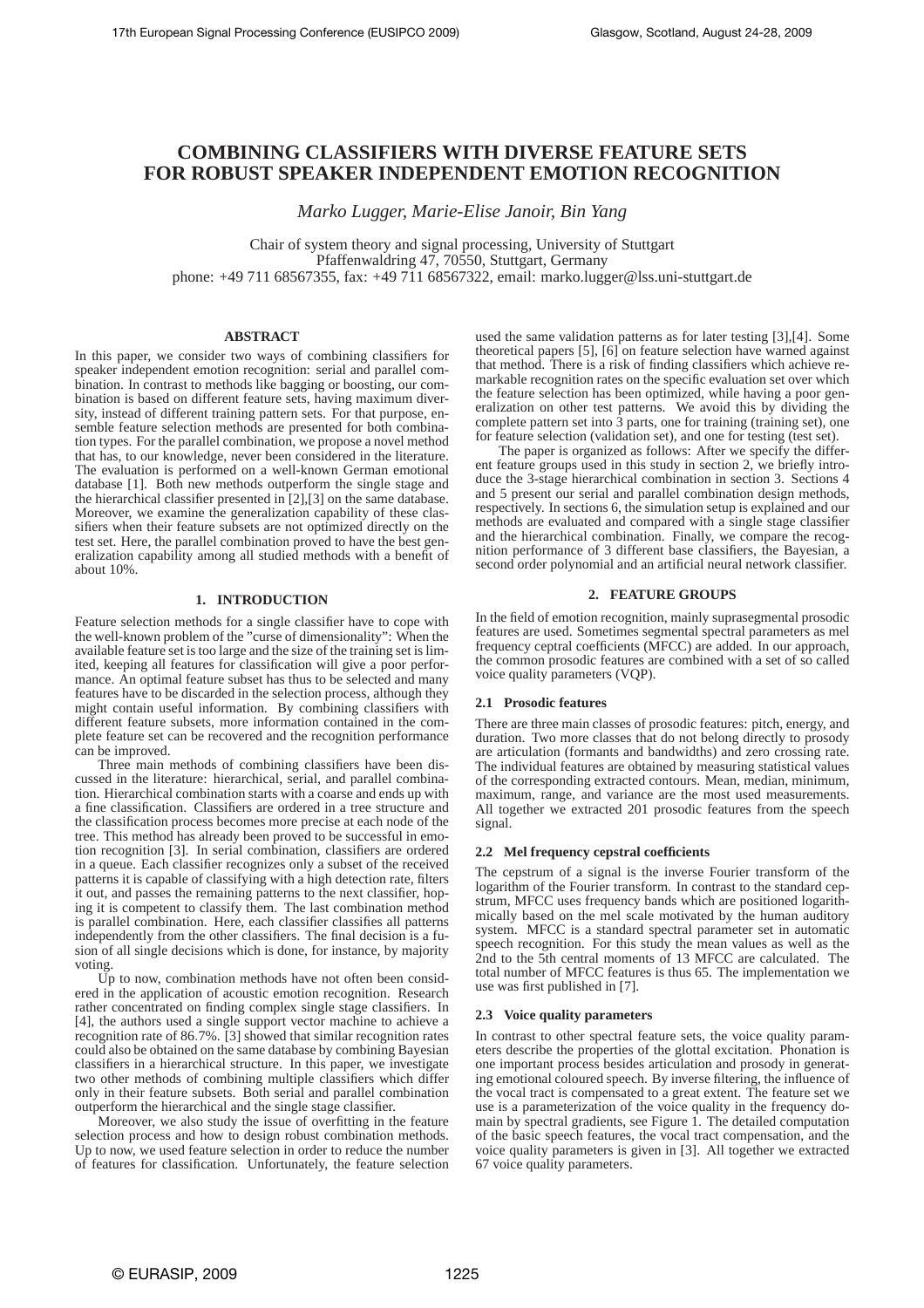

Figure 1: Spectral gradients at fixed frequencies in the glottal excitation spectrum

## **2.4 Feature selection**

There are two main reasons for reducing the number of features from the original set. First, the number of training patterns had to be enormous if we want to use all features. Second, the feature extraction and the training would take a long time when using the whole feature set. So for all classifications, the original number of 333 features is reduced by using an iterative selection algorithm. After the selection process, the final feature number is reduced to 25 because for this feature number a local maximum in the classification rate was observed. We used the sequential floating forward selection algorithm (SFFS). It is an iterative method to find a subset of features that is near the optimal one. It was first proposed in [8]. In each iteration, a new feature is added to the subset of selected features and afterwards the conditionally least significant features are removed. As selection criterion, the speaker independent recognition rate is used. This process is repeated until the final dimension is obtained.

#### **3. HIERARCHICAL COMBINATION OF CLASSIFIERS**

Motivated by the psychological emotion model [3], we found out that one can improve the emotion classification performance by using multiple Bayesian classifiers. In the hierarchical combination, we perform 5 binary classifications in 3 stages as shown in Figure 2. Every frame corresponds to one Bayesian subclassification whose best 25 features are optimized by SFFS separately. In the first



Figure 2: Design of a 3-stage hierarchical combination classifier

stage, we classify two different activation levels. One class including anger, happiness, and anxiety has a high activation level while the second class including neutral, boredom, and sadness has a low activation level. In the second stage, we classify two potency levels within each activation class. That means, all patterns that were classified to high activation in the first stage are classified to one class containing happiness and anger or to a second class only containing anxiety. Similarly, all patterns that were classified to low activation in the first stage are classified to one class containing neutral and boredom or to sadness. In the third stage, we distinguish between the emotions that only differ in the evaluation dimension: happiness vs. anger as well as neutral vs. boredom.

In hierarchical combination, a pattern is correctly classified, only if every single subclassification is correct. That means, the recognition rate  $P_i$  is the product of all subrecognition rates  $P_{i,k}$ , where *i* is the class index and *k* the label of the classification stage.

$$
P_i = P_{i,act} \cdot P_{i, pot} \cdot P_{i,eva}
$$
 (1)

## **4. SERIAL COMBINATION OF CLASSIFIERS**

#### **4.1 Binary classifiers for serial combination**

In the literature, it is quite usual to use a cascade of asymmetrical binary classifiers whose costs of misclassification for the two classes are not equal [9]: There should be almost no false alarm detections assigning a wrong pattern to one class  $c_i$ , i.e.  $P_{i,FA} \approx 0$ . On the other hand, some missing detections rejecting a correct pattern of class *c<sup>i</sup>* are tolerated, see Figure 3.



Figure 3: Model of a binary classification problem

## **4.2 Design of the serial classifier experts**

According to [10], our algorithm applies the serial combination to multi-class problems: each classifier of the cascade is responsible for recognizing only one part of the patterns for one specific class, the so called target class. For these patterns, the classifier is called expert and filters them out. In general, there are several experts  $C_{i,j}$ ,  $j = 1, \dots, E_i$  for the same target class  $c_i$  containing  $N_i$  patterns. Each expert is characterized by its target class, the detection rate of this class  $P_{i,j}$ , and the number of patterns which have been filtered out  $n_{i,j}$ , see Figure 4. The different classes  $c_i$ ,  $i = 1, \dots, k$ are filtered out iteratively, until almost all patterns have been classified. It is crucial that every expert has to have a very low false alarm rate  $P_{i,FA}$ , as errors at one stage can never be recovered at a later stage. On the other hand, we wish that each classifier filters out as many patterns as possible in order to reduce the length of the cascade. At the end of the cascade, a multi-class default classifier  $C_{def}$  with recognition rate  $P_{i,def}$  is employed to classify the  $n_{i,def} = N_i - \sum_{j=1}^{E_i} n_{i,j}$  remaining patterns for which no expert could be found. Since in serial combination a pattern is classified and filtered out by exactly one classifier of the cascade, the recognition rate  $P_i$  is the weighted sum of the recognition rates of the experts for this target class and the default classifier:

$$
P_i = \frac{1}{N_i} \left[ \sum_{j=1}^{E_i} \left( n_{i,j} \cdot P_{ij} \right) + n_{i,def} \cdot P_{i,def} \right]
$$
 (2)

The major problem in designing cascaded combinations is building "asymmetrical" classifiers which have a very low false alarm rate, without being too bad in detecting patterns of the target class *c<sup>i</sup>* . To achieve that, we use a modified version of SFFS. In that version, the algorithm chooses the features in order to maximize the detection rate of the target class  $P_{i,j} = P_{i,D}$ , under the constraint that the false alarm rate  $P$ *i*,*FA* is below a given threshold θ. θ must be chosen such that a good trade-off is reached between the detection rate  $P_{i,D}$  and the false alarm rate  $P_{i,FA}$ . The lower  $\theta$ , the higher the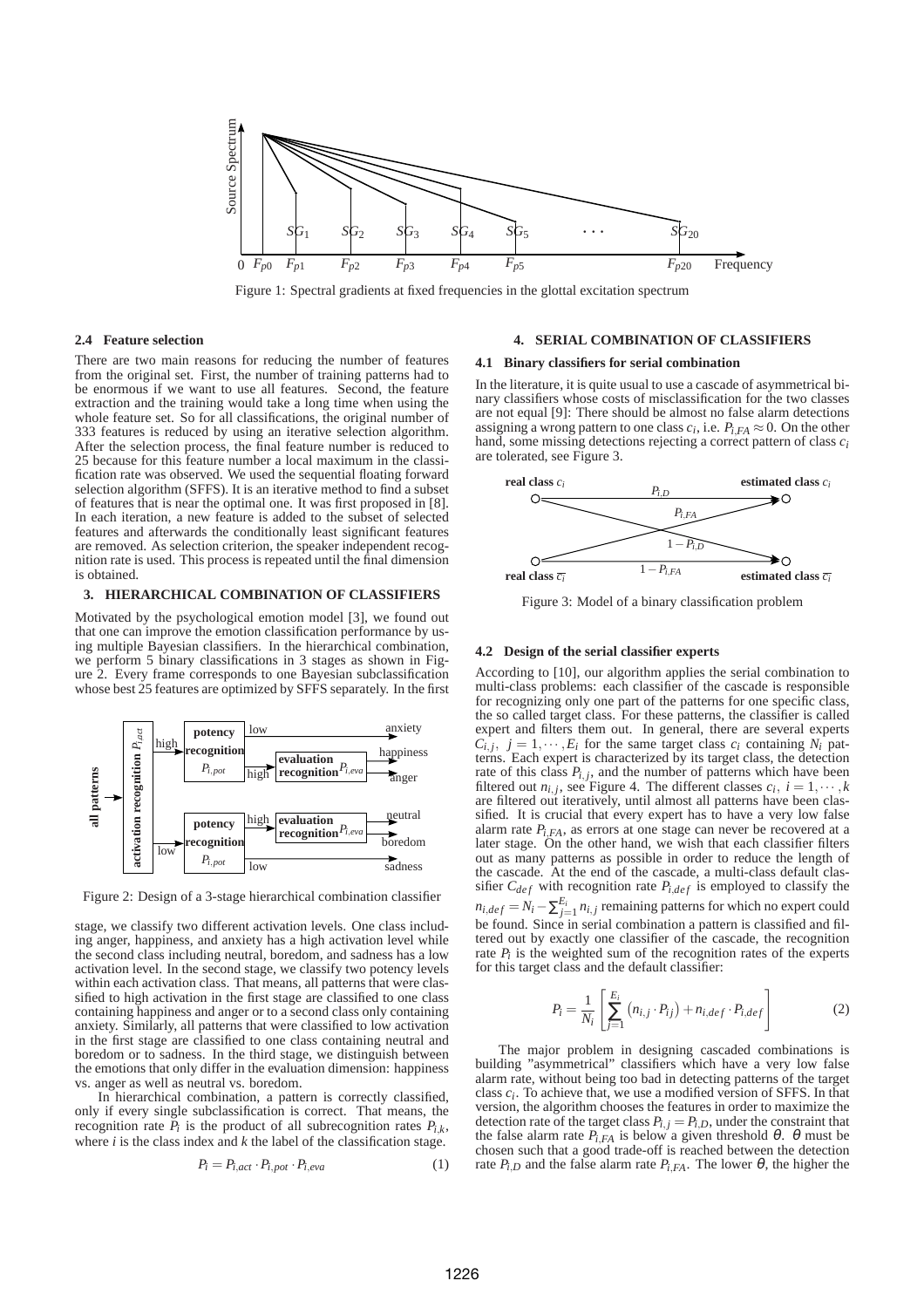

Figure 4: Design of a serial combination classifier

selectivity of the corresponding classifier (fewer false alarm detections), but the lower its sensitivity (fewer patterns filtered out). The whole feature selection algorithm contains the following steps:

- **a)** Features for the first expert are selected due to the criteria: max  $P_{i,D}$  subject to  $P_{i,FA} < \theta$ . The selection process for the first expert ends, when the desired number of features is reached. The patterns this classifier is expert of are filtered out. The remaining patterns are rejected and sent to the next expert.
- **b)** Based only on the rejected patterns, an expert for the next target class is sought. The selection is performed consecutively for all the target classes several times. If for one target class the constraint cannot be fulfilled, the current expert is cancelled and we proceed directly with selecting features for an expert of the next target class. An expert for the current class can be found a lot easier in the next iteration, when some patterns of the other classes have already been filtered out.
- **c)** The whole design algorithm ends when the maximum number of experts  $E_i$  for each class in reached, in order to avoid adding too many classifiers which filter out only a few patterns.

#### **5. PARALLEL COMBINATION OF CLASSIFIERS**

## **5.1 Overview of parallel combination methods**

It is well known that parallel combination is only efficient when the pool of classifiers is very diverse and negatively correlated [11]. The problem of building a good parallel combination amounts to finding an ensemble of single classifiers that are quite good and produce their classification errors on different patterns. In contrast to bagging or boosting, where the diversity is based on different training patterns, the diversity can also be achieved by choosing different feature subsets for each member of the ensemble. The problem of finding feature subsets that give the optimal recognition rate for the parallel combination has been called "ensemble feature selection" and has received much attention in theoretical pattern recognition literature [12], [13], [14], but not in emotion recognition.

In parallel combination, a pattern is correctly classified if the majority of the *N* subclassifiers are correct. If we assume an odd number of statistical independent classifiers, and the recognition rate for every subclassifier  $P_{i,k} = p$  is constant, then the overall recognition rate  $P_i$  for class  $c_i$  can be calculated using the binomial formula. If  $p > 0.5$ ,  $P_i$  is monotonically increasing with the number of subclassifiers *N* [15].

$$
P_i = \sum_{m=\frac{N+1}{2}}^{N} {N \choose m} p^m (1-p)^{N-m}
$$
 (3)

#### **5.2 Design of the parallel classifier ensemble**

To select the feature subsets for our ensemble, we use an approach which has, to our knowledge, never been considered before. Subclassifiers are added one by one to the ensemble. For each new subclassifier which is added to the ensemble, features are selected by using SFFS. But instead of choosing the features which perform best on the whole validation set, we choose those which perform best on the reduced subset of the validation set which contains only those patterns difficult to classify by the ensemble of all subclassifiers up to the current stage. This subset alters as new classifiers are added to the ensemble and it is recomputed at each stage. It will be called "difficult validation set" in the following. The design process is depicted in Figure 5 and the feature selection algorithm consists of following steps:

- **a)** We initialize the process by selecting features for the first subclassifier  $C_1$ . Those features are optimized to give the best recognition rate over the whole validation set, which is congruent with the "difficult validation subset". Note that the first classifier in the parallel combination is equal to the overall best single classifier which is used for the single stage method.
- **b)** At each new stage *k*, we define the "difficult validation subset" as the subset of all patterns of the validation set which have not been correctly classified by the ensemble of *k* subclassifiers up to now. Except for the initialization of the first subclassifier  $C_1$ , this is done by counting the votes of all subclassifiers. A pattern belongs to the "difficult validation subset" if the right class has at most one vote more than the wrong class which has been most voted for. Features for the next subclassifier  $C_{k+1}$  are optimized only on the current "difficult validation subset".
- **c)** The algorithm ends up when the size of the "difficult validation subset" can not be further reduced by adding more subclassifiers to the ensemble.



Note that the underlying principle of this algorithm has much in common with boosting [16]. But in boosting, classifiers use different training subsets, which contain increasingly difficult patterns. Here, we train all classifiers on the whole training set and choose different feature subsets that perform well on increasingly difficult patterns of the validation set.

#### **6. SIMULATION RESULTS**

#### **6.1 Database and evaluation**

All simulations were performed on the Berlin emotional database [1] using six emotions: happiness, boredom, neutral, sadness, anger, and anxiety. The 690 short utterances are spoken by 10 actors. Every pattern is of 2-5 seconds length.

Two methods are used to evaluate our classifiers, see Figure 6. These two methods significantly differ in the patterns that were used for feature selection. First, a leave-one-speaker-out crossvalidation is performed which was used in previous works on the same database. By one cross validation loop over all 10 speakers, the training is performed by using 9 speakers and the 10th speaker is used for both the feature selection and the testing. It will be called "evaluation method with optimized feature set". Here, the feature selection is optimized to the test set implying an overfitting. If the selected features are applied to some other test patterns which have not been used in the feature selection process, we expect a significant performance drop indicating a poor generalization capability.

Second, a leave-one-speaker-out cross-validation with inner and outer loop is used as presented in [17]. It will be called "evaluation method with realistic feature set". In this case, 8 speakers are used for training, one speaker for feature selection (validation set), and one speaker for testing. The training and feature selection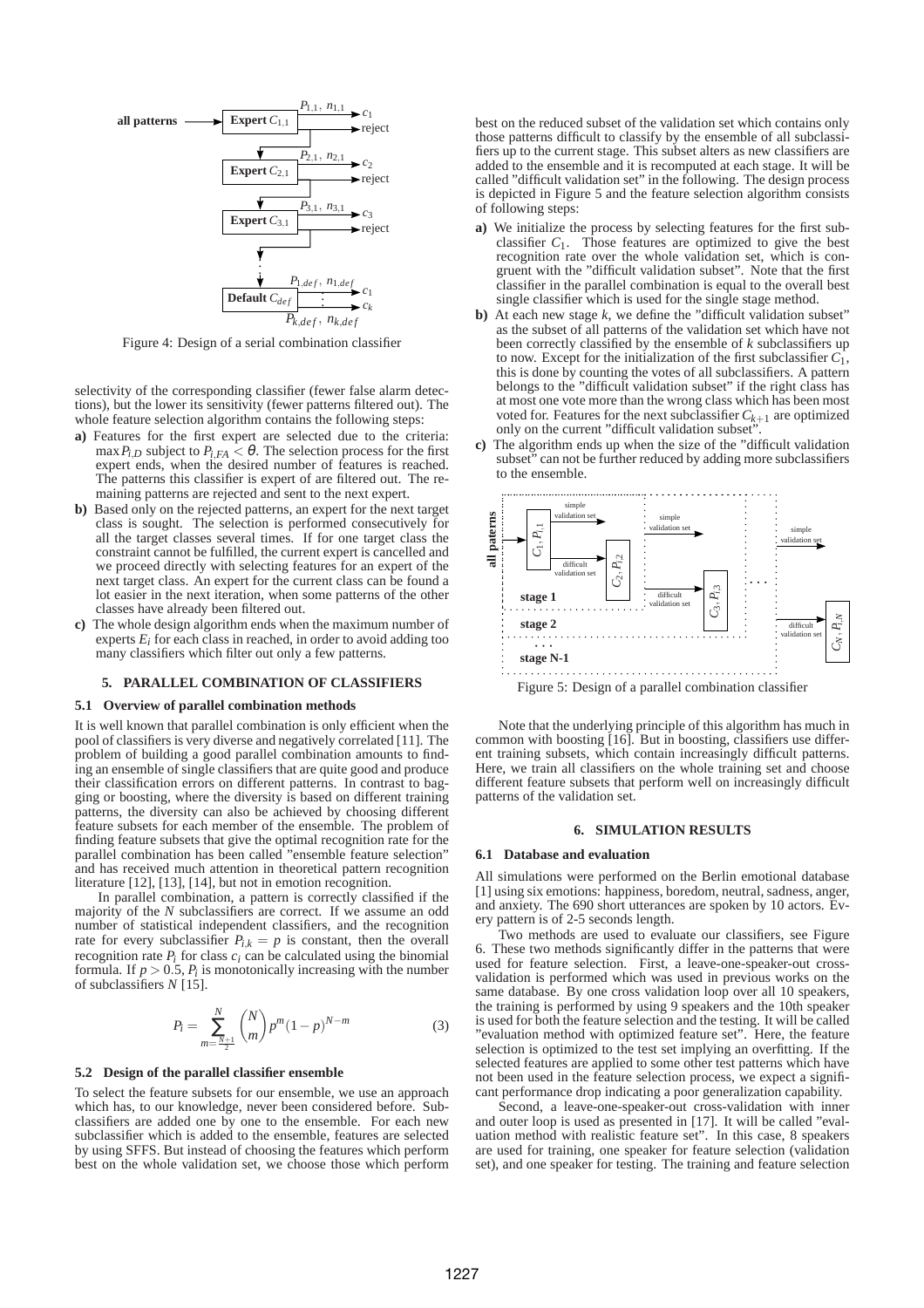are made in an inner cross-validation over 9 speakers, and recognition rates are computed on the remaining 10th speaker (test set). So, the feature set is not optimized on the test data because the 10th speaker was neither used in the training nor in the feature selection process. By calculating the weighted overall recognition rate over all 10 speakers, we obtain a quite good measure for the generalization capability and consequently for the robustness of a classification method.

**evaluation with optimized feature set**

| training set                          | validation set |          |  |  |  |
|---------------------------------------|----------------|----------|--|--|--|
| evaluation with realistic feature set |                |          |  |  |  |
| training set                          | validation set | test set |  |  |  |

Figure 6: Two methods for speaker independent evaluation of the classifiers with "leave-one-speaker-out cross-validation"

## **6.2 Single stage classifier and hierarchical combination**

By using the "evaluation with optimized feature set", the hierarchical combination clearly outperforms the single Bayesian classifier as stated in [3], see Table 1. For the "evaluation method with realistic feature set", the recognition rate of the single Bayesian classifier and for the hierarchical combination decreases considerably to 58.6% respectively 59.7%, see Table 2. With this evaluation method, the hierarchical combination is only slightly better than the single Bayesian classifier. For both methods, happiness and neutral are particularly badly recognized as can be seen in Table 3.

#### **6.3 Serial combination**

The results in the optimized case are presented in Table 1. The serial combination has the highest overall recognition rate with 96.5%. The recognition rate and the percentage of classified patterns in each stage are depicted in Figure 7. Only 4% of all patterns have to be classified by the default classifier. Most of the patterns are classified in early stages. The feature selection algorithm failed to find an expert fulfilling the constraint in the first stage, so this emotion had to be skipped at the beginning. This is not surprising, as it has already been noticed in [3] that happiness is very difficult to separate from other emotions. However, good detectors for happiness could be found at later stages, so happy patterns could be filtered out more efficiently at the end. A basic assumption of serial combination proves to be true: difficult patterns become much easier to classify once the simplest patterns have been filtered out.



Figure 7: Overall recognition rate and number of classified patterns using serial combination and optimized feature set

When the feature subsets are realistically optimized, the average recognition rate is not much higher than that obtained with a single Bayesian classifier, see Table 2. That means, this method is prone to overfitting and does not have a good generalization capability. Interestingly, speakers who are difficult to recognize (3,

| method    | single stage | hierarchical | serial | parallel |
|-----------|--------------|--------------|--------|----------|
| rec. rate | 74.6%        | 88.8%        | 96.5%  | 92.6%    |

Table 1: Overall recognition rates for a Bayesian classifier and optimized feature set

4, and 10) are improved, whereas easy speakers (5, 8, and 9) have a slightly lower recognition rate. So the range in recognition rate between the best ant the worst speaker has significantly decreased from 30% to 19%. The same phenomenon can be observed for the recognition rate of the different emotions, see Table 3. The recognition rates of difficult emotions (happiness and neutral) are improved compared to the single Bayesian classifier, whereas the recognition rates of "easy" emotions remain almost unchanged.

#### **6.4 Parallel combination**

In the optimized feature set case, the parallel combination performs slightly better than the hierarchical combination, but worse than the serial combination, see Table 1. Here, the overall recognition rate is given for an ensemble of 25 classifiers. The evolution of the overall recognition rate up to 25 classifiers is depicted in Figure 8. However, it is almost constant when the number of classifiers is higher than 20, as the size of the "difficult classification subset" does not vary much after that number of classifiers.



Figure 8: Overall recognition rate as a function of the number of classifiers using parallel combination

For the ensemble in stage 1, the two classifiers have been chosen to maximize the amount of patterns over which they disagree. Thus, the majority voting gives very poor results. However, the ensemble with 3 classifiers already performs better than the single Bayesian classifier and the overall recognition rate further increases after that stage. A similar increase can also be observed when using the realistic feature subset. The overall performance with 25 classifiers is 70.1%, see Table 2. This is by far the highest recognition rate in the realistic case. It is improved by 11.5% compared to the single Bayesian classifier and 10.4% compared to the hierarchical combination. So the parallel combination has a good generalization capability. It performs better than the other combination methods on all speakers, see Table 2, and all emotions, see Table 3. In particular, the performance of the emotions difficult to classify (happy and neutral) is improved by at least 15% compared to the single stage Bayesian classifier.

A possible explanation for the good generalization performance of that combination method could be found in [18]. By optimizing the feature subsets of each single classifier on a small part of the training set in cross-validation, we create overfitted classifiers which have a very high variance and a very poor generalization capability. However, the bad quality of single classifiers is compensated for by diversity gain, and the high variance of ensemble members is diminished by aggregation. In particular, the majority voting process lowers the influence of a few very bad members.